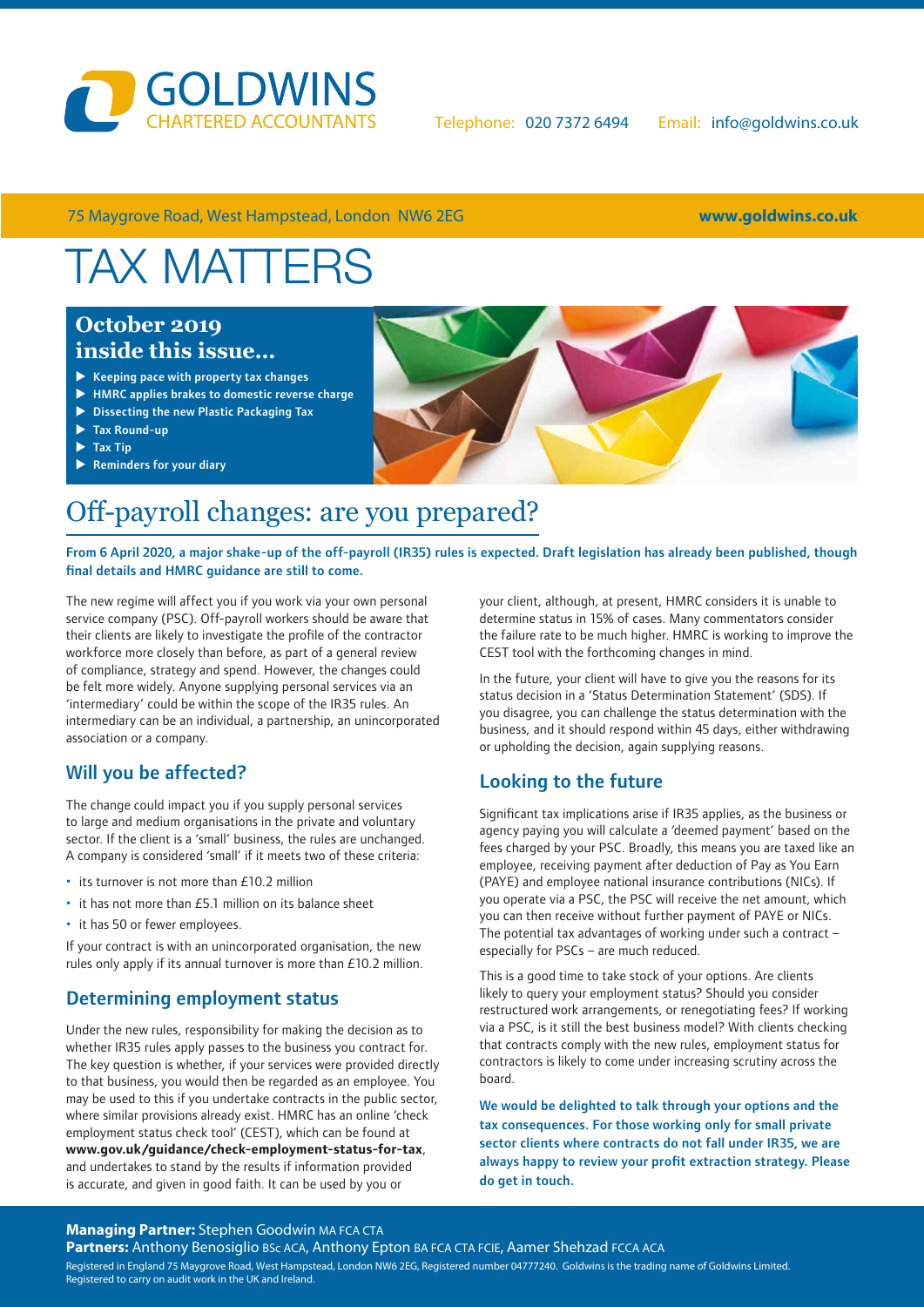

# Keeping pace with property tax changes

Disposing of property? There are important tax changes on the horizon. The date to keep in mind is 6 April 2020. Disposing of a property on or after this date means you will need to factor in new capital gains tax (CGT) rules.

Broadly speaking, private residence relief (PRR) means there is usually no CGT to pay on the sale or disposal of your main or only residence. To 'better focus' PRR on owner-occupiers, the 2018 Budget announced changes to the final period exemption and lettings relief. You may want to consider your affairs now in the light of these changes.

### Taking a look at the final period exemption

Currently, the final period exemption means you are not usually liable to CGT for the last 18 months of ownership, even if you don't actually live there. This was intended to provide protection for someone moving to a new main residence when there was difficulty selling the original home. However, from April 2020, the final period exemption will be cut to nine months. The change could create CGT consequences for significantly higher numbers of property transactions. If buying a new property before selling the old, it will be important to try to sell within nine months to avoid a possible CGT bill.

There is an exception for those in, or moving into, care home accommodation, or those with a disability. Provided they or their spouse do not own any other residences there is a final 36-month deemed occupation period, which is not changing.

### A word on lettings relief

At present, lettings relief gives up to £40,000 relief (£80,000 for a couple who jointly own the property) for someone letting part, or all, of a property which is their main residence, or was the former main residence at some point in their period of ownership. But, under the new regime, lettings relief will only be available where you jointly share occupation with a tenant. These new rules will apply for disposals from 6 April 2020, regardless of when the period of letting took place, even if before April 2020. This is likely to considerably reduce its scope.

We have only been able to provide an overview of the new rules here, and complexities can arise. Examples include periods of absence from a main residence, or ownership of more than one property. Please do talk to us for advice on your individual circumstances.

### Changes from 2020

From 6 April 2020, there is also a major change to the deadlines for paying CGT when disposing of a residential property. This may apply when a second home, an inherited property, or a rental property is sold or otherwise disposed of. Individuals, trustees and personal representatives should all be aware of the forthcoming change.

In future there will be a 30-day window after the completion date for the property disposal to file a return, and calculate and make payment on account of the CGT bill. This changes the current procedure, with payment made as part of the self-assessment cycle, and CGT payable by 31 January of the tax year following the year of disposal. If no payment is due, reporting will not be required. This would be the case if, for example, PRR is available in full.

The change mirrors current obligations of non-UK residents. Since 6 April 2019, non-resident CGT has applied to direct and indirect disposals of UK land or property, whether commercial or residential, with non-resident companies being chargeable to corporation tax. There is a 30-day reporting requirement, even if there is no tax to pay. Where tax is due, it must be paid within 30 days of completion. The charge to CGT on gains from the Annual Tax on Enveloped Dwellings (ATED) has been removed.

Tax and property are complicated, and it is always prudent to discuss the potential tax implications of any property transaction. For peace of mind, please do not hesitate to contact us.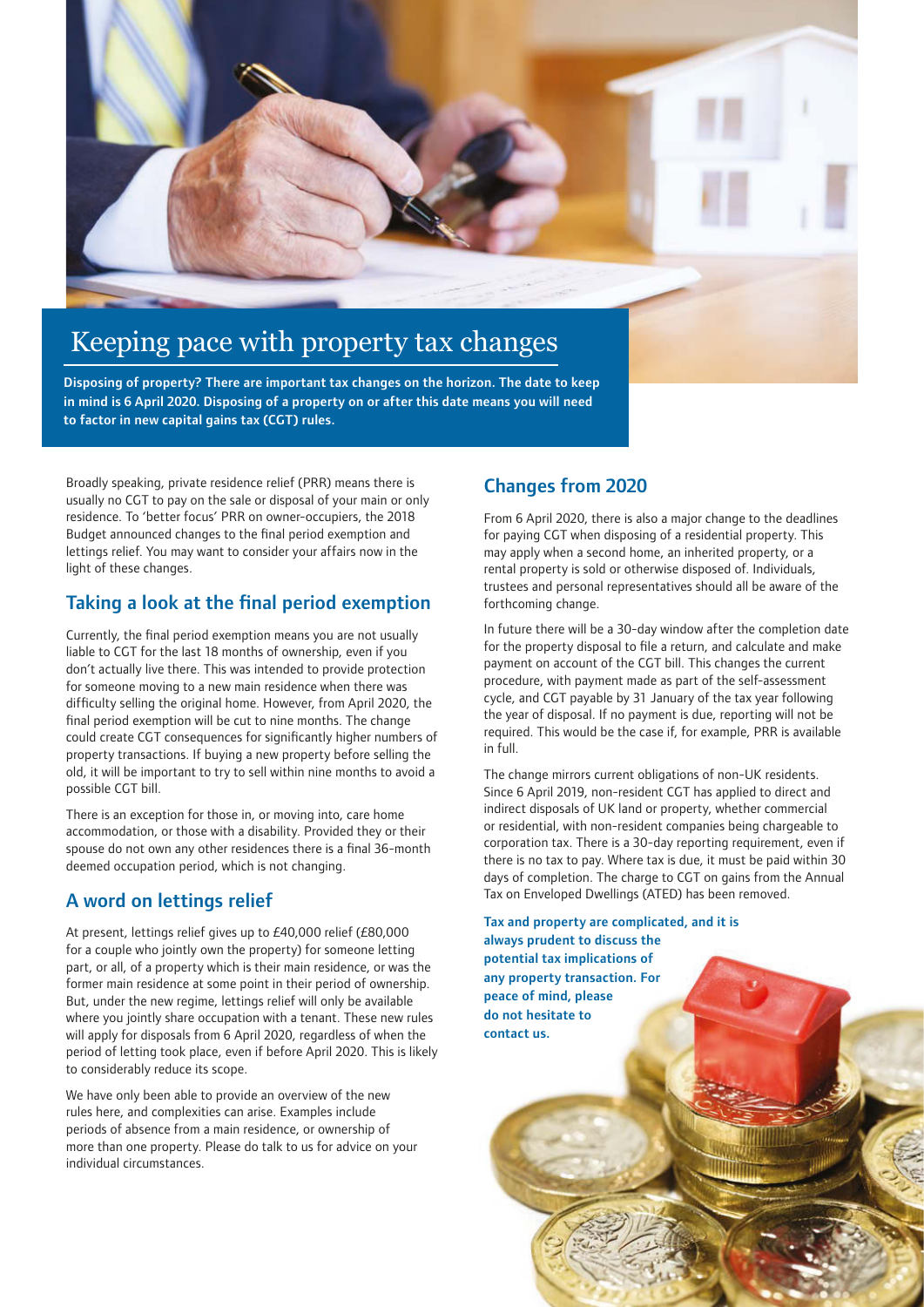## HMRC applies brakes to domestic reverse charge

HMRC has announced a one-year delay to the introduction of the VAT domestic reverse charge (DRC) for building and construction services. The DRC was set to come into effect on 1 October 2019. It has now been pushed back 12 months to 1 October 2020, due to fears that businesses in the construction sector are not yet ready.

The DRC does not change the VAT liability: it changes the way that VAT is accounted for. In future the recipient of the services, rather than the supplier, will account for VAT on specified building and construction services.

This major change entails adaptation to invoicing and accounting systems, and a negative impact on cashflow for suppliers.

The DRC is a business-to-business charge, applying to VAT-registered businesses where payments are required to be reported through the Construction Industry Scheme (CIS). It will be used through the CIS supply chain, up to the point where the recipient is no longer a business making supplies of specified construction services. The rules refer to this recipient as the 'end user'.

Broadly, the DRC means that a contractor receiving a supply of specified construction services has to account for the output VAT due – rather than the subcontractor supplying the services. The contractor will then be able to deduct the VAT due on the supply as input VAT, subject to the normal rules. In most cases, no net tax on the transaction will be payable to HMRC.

Overall, the change may mean that the construction sector is likely to be subject to considerable HMRC scrutiny in the foreseeable future. Under the rules, for example, some subcontractors, with VAT to reclaim on inputs but no VAT to charge on outputs, will regularly receive VAT refunds. A regular repayment position could trigger a VAT inspection.

The government cites concern that some businesses are not yet ready to implement the change – and possible coincidence with Brexit – as the reasons for the delay.

Where businesses have changed their invoicing to be DRC-compliant and cannot reverse this in time, HMRC will take the change in implementation date into account should genuine errors occur. Businesses which have now adopted a monthly VAT return cycle, in order to mitigate any cashflow disadvantage, can change back to quarterly reporting during the interim if they prefer.

If you would like assistance, please do contact us. Despite the delay, the government is still committed to the DRC, and businesses which have not yet assessed how they need to comply should still do so.





## Dissecting the new Plastic Packaging Tax

The government is set to introduce its so-called 'Plastic Packaging Tax' in 2022. Here, we take a look at the new tax and consider how it could affect certain businesses.

#### Outlining the tax

The government wishes to encourage the 'responsible use of plastic' amongst UK manufacturers.

Introduced in the 2018 Spring Statement, the Plastic Packaging Tax will affect plastic packaging containing less than 30% recycled material. In March 2018, the government launched a call for evidence on the matter, which received a record 162,000 responses – highlighting 'strong public interest in action' on the matter. As a result, the government later consulted on the design of the Plastic Packaging Tax, and how best to implement it without causing 'administrative disruption'.

The government found that using recycled plastic is often more expensive than using new plastic, despite it being better for the environment. Plastic packaging accounts for 44% of all the plastic used in Britain, and the UK generates more than two million tonnes of plastic packaging each year. According to the government, the Plastic Packaging Tax will be set at a rate that provides a 'clear economic incentive' for businesses to use recycled material in the production of plastic packaging. The government hopes that this, in turn, will create greater demand for this material, and 'stimulate increased levels of recycling and collection of plastic waste, diverting it away from landfill or incineration'.

The government intends to set out its next steps in relation to the Plastic Packaging Tax at the 2019 Budget.

### **Considering** its effects on businesses

Small businesses have warned the government that the new tax could place 'additional burdens' on them, which would require extra funding. Additionally, the tax could lead to increased costs for firms, which could potentially be passed on, at least in part, to the consumer.

A small number of consultation respondents suggested that the Plastic Packaging Tax could also affect older people or individuals with disabilities, as manufacturers could be required to change the materials used in current packaging to those which are 'harder to open'. One respondent stated that the tax could 'affect the ease of opening medicine', such as blister packs.

Businesses have until April 2022 to adapt their processes before the introduction of the Plastic Packaging Tax. The government stated that this will give them time to 'adjust their behaviour' and help them to manage any potential extra costs they may face.

The Plastic Packaging Tax will undoubtedly affect a significant number of businesses. As always, we will be keeping you up-to-date on all the latest developments in regard to the tax.